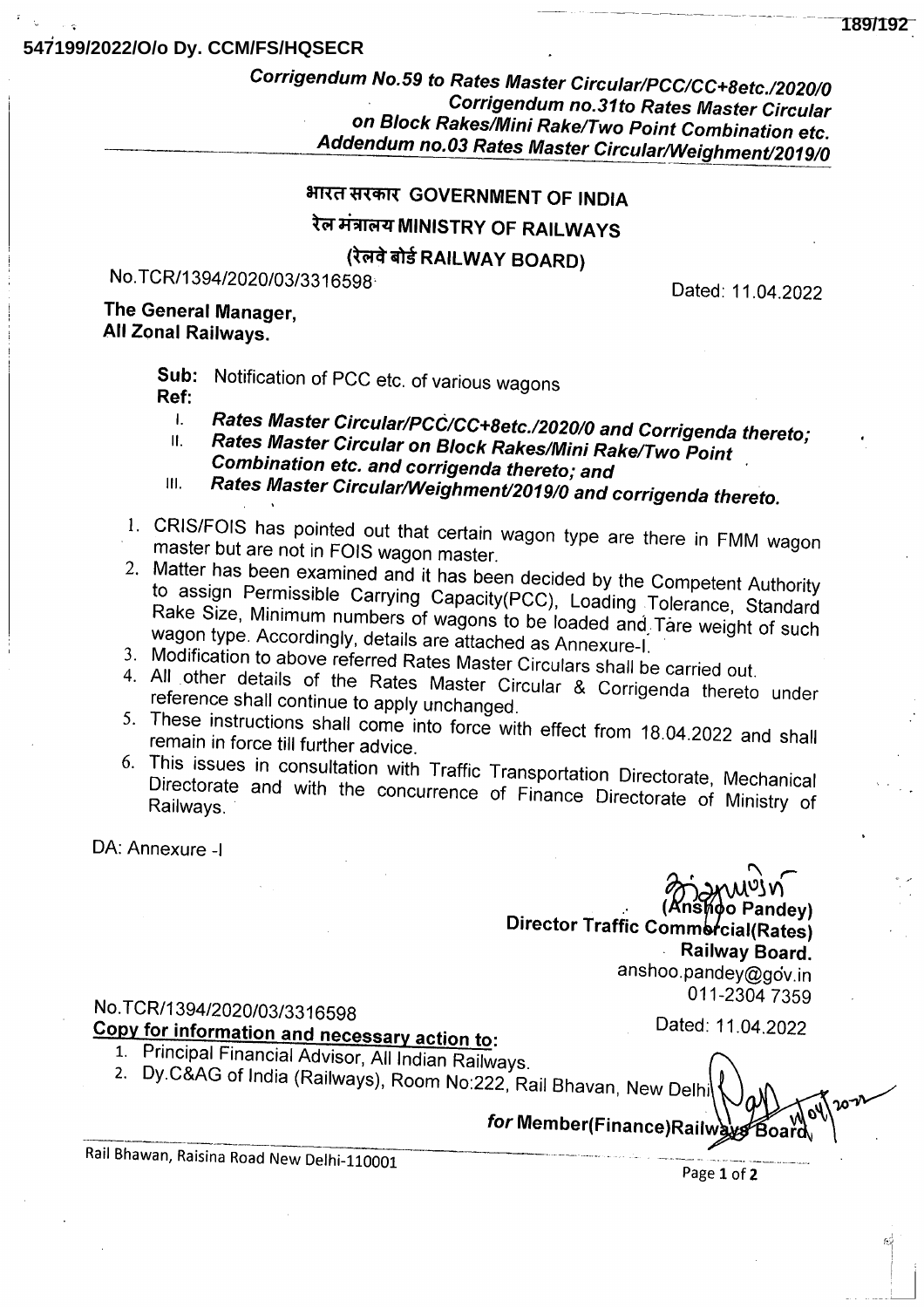# 547199/2022/O/o Dy. CCM/FS/HQSECR

# Corrigendum No.59 to Rates Master Circular/PCC/CC+8etc./2020/0 **Corrigendum no.31to Rates Master Circular** on Block Rakes/Mini Rake/Two Point Combination etc. Addendum no.03 Rates Master Circular/Weighment/2019/0

#### No.TCR/1394/2020/03/3316598

Dated: 11.04.2022

#### Copy for information and necessary action to:

- 1. Principal Chief Commercial Managers, All Indian Railways.
- 2. Principal Chief Operations Managers, All Indian Railways.
- 3. Managing Director, CRIS Chanakya Puri, New Delhi-23.
- 4. The Chief Administrative Officer, FOIS/CRIS, Chanakya Puri, New Delhi-23.
- 5. Managing Director, Konkan Railway Corporation, New Mumbai-400614.
- 6. Director General, National Academy of Indian Railways, Vadodara.
- 7. GS/IRCA, New Delhi.
- 8. CMD/DFCCIL
- 9. Director, Indian Railways Institute of Transport Management, Lucknow.

Director Traffic Commercial(Rates) Railway Board. anshoo.pandev@gov.in 011-2304 7359

Rail Bhawan, Raisina Road New Delhi-110001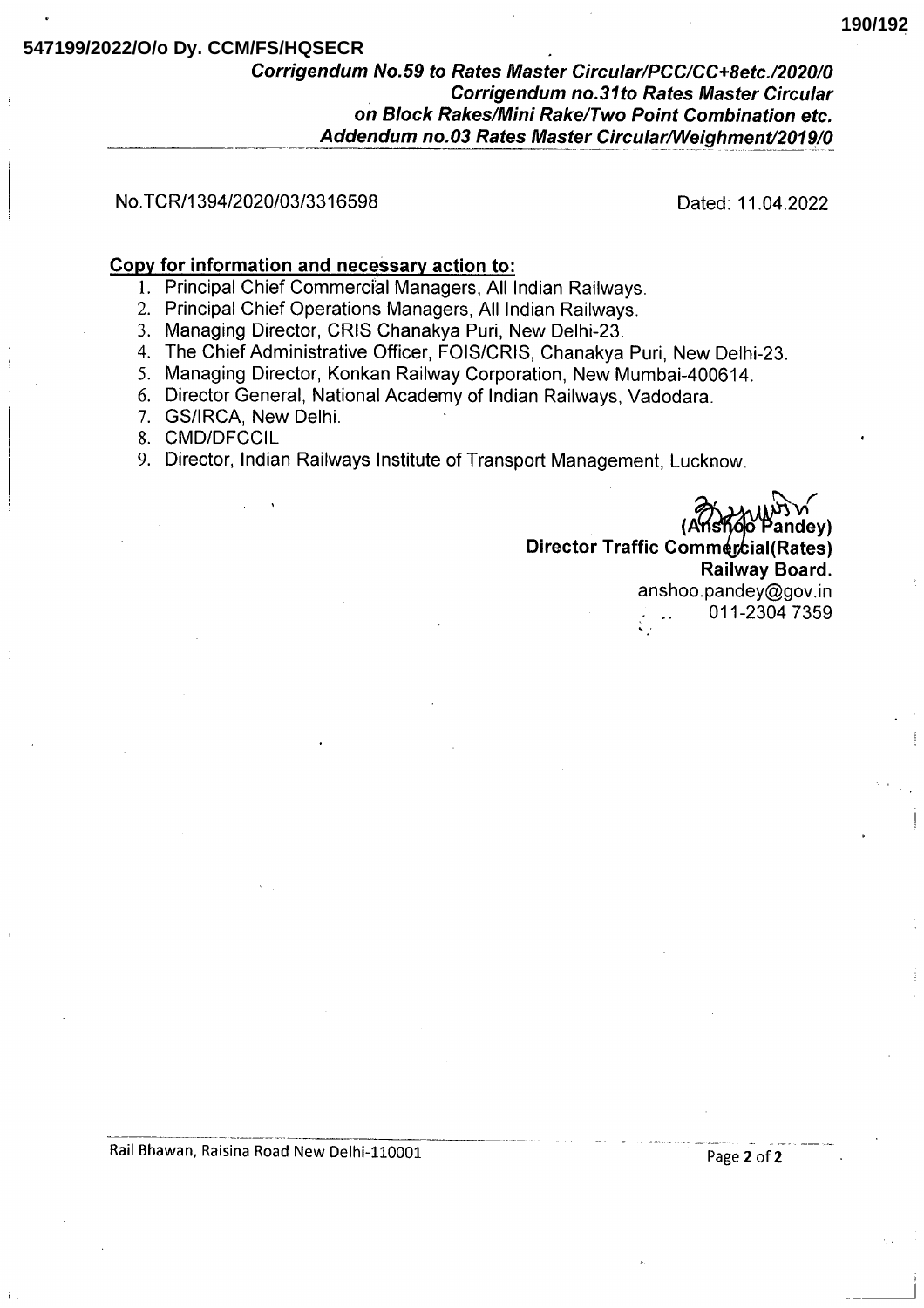#### **191/192**

# **547199/2022/O/o Dy. CCM/FS/HQSECR**

## Corrigendum No.59 to Rates Master Circular/PCC/CC+8etc./2020/0 **Corrigendum no.31to Rates Master Circular** on Block Rakes/Mini Rake/Two Point Combination etc. Addendum no.03 Rates Master Circular/Weighment/2019/0

| <b>Annexure -I</b>                          |                                 |                                   |                            |                 |                 |                 |                 |                     |
|---------------------------------------------|---------------------------------|-----------------------------------|----------------------------|-----------------|-----------------|-----------------|-----------------|---------------------|
| SN. wagon type_                             |                                 | Designed Loading                  |                            | PCC in tonnes   |                 |                 |                 | Standard Minimum    |
|                                             |                                 | Tare                              | tolerancelexceptedCC+6CC+8 |                 |                 |                 |                 | rake size number of |
|                                             |                                 | weight                            | ltonnes                    | lCC+6           | route route     |                 |                 | wagons to           |
|                                             |                                 | ltonnes                           |                            | lroute          |                 |                 |                 | be loaded           |
|                                             |                                 |                                   |                            |                 |                 |                 |                 |                     |
| Part-l                                      |                                 |                                   |                            |                 |                 |                 |                 |                     |
|                                             | <b>BRN22.9</b>                  | 23.3                              | $\overline{\mathbf{1}}$    | 63              | 165             | 67              | 43              | 42                  |
| Part-II Exceptional wagons                  |                                 |                                   |                            |                 |                 |                 |                 |                     |
| 1                                           | <b>BOXNG</b>                    | 21.062                            | 1                          | 59              | 59              | 59              | 59              | 58                  |
| $\overline{\mathsf{2}}$                     | <b>BRSTN</b>                    | 25.01                             | 1                          | $\overline{55}$ | 55              | $\overline{55}$ | 42              | 41                  |
| 3                                           | <b>BCLHA</b>                    | 39                                | 1                          | 39              | 39              | 39              | 24              | 23                  |
| 4                                           | <b>BOXNF</b>                    | 23.28                             | 1                          | 57              | $\overline{57}$ | $\overline{57}$ | $\overline{59}$ | 58                  |
| 5                                           | IBCLH                           | 80.56                             | 1                          | 81              | 81              | $\overline{81}$ | 24              | 23                  |
| 6                                           | <b>BOXNB</b>                    | 24.16                             | 1                          | 56              | 56              | $\overline{56}$ | 59              | 58                  |
| 17                                          | <b>MBOXN</b>                    | 20.53                             | 1                          | 38              | 38              | 38              | 59              | 58                  |
| 18                                          | <b>BOXNAL</b>                   | 18.37                             | 1                          | 68              | 70              | 71              | 59              | 58                  |
| Part-III Similar to Already notified wagons |                                 |                                   |                            |                 |                 |                 |                 |                     |
| 1                                           |                                 | <b>BOXNCRM1</b> Similar to BOXNCR |                            |                 |                 |                 |                 |                     |
| $\overline{2}$                              | BOSTM1                          | <b>Similar to BOST</b>            |                            |                 |                 |                 |                 |                     |
| $\overline{3}$                              | <b>BOSTHS</b>                   | <b>Similar to BOST</b>            |                            |                 |                 |                 |                 |                     |
| $\overline{\mathsf{4}}$                     | <b>BOSTHSM3 Similar to BOST</b> |                                   |                            |                 |                 |                 |                 |                     |
| 5                                           | BOXNHAM                         | Similar to BOXNHA                 |                            |                 |                 |                 |                 |                     |
| l6                                          | <b>BOBYNHS</b>                  | Similar to BOBYNHS                |                            |                 |                 |                 |                 |                     |
|                                             | (BMBS)                          |                                   |                            |                 |                 |                 |                 |                     |
| 17                                          | <b>BOBYNHS</b>                  | Similar to BOBYNHS                |                            |                 |                 |                 |                 |                     |
|                                             | (CONV)                          |                                   |                            |                 |                 |                 |                 |                     |
| 18                                          | <b>BOSTHSM2</b> Similar to BOST |                                   |                            |                 |                 |                 |                 |                     |
| 9                                           | <b>BCCWM</b>                    | Similar to BCCW                   |                            |                 |                 |                 |                 |                     |

Bispuroin